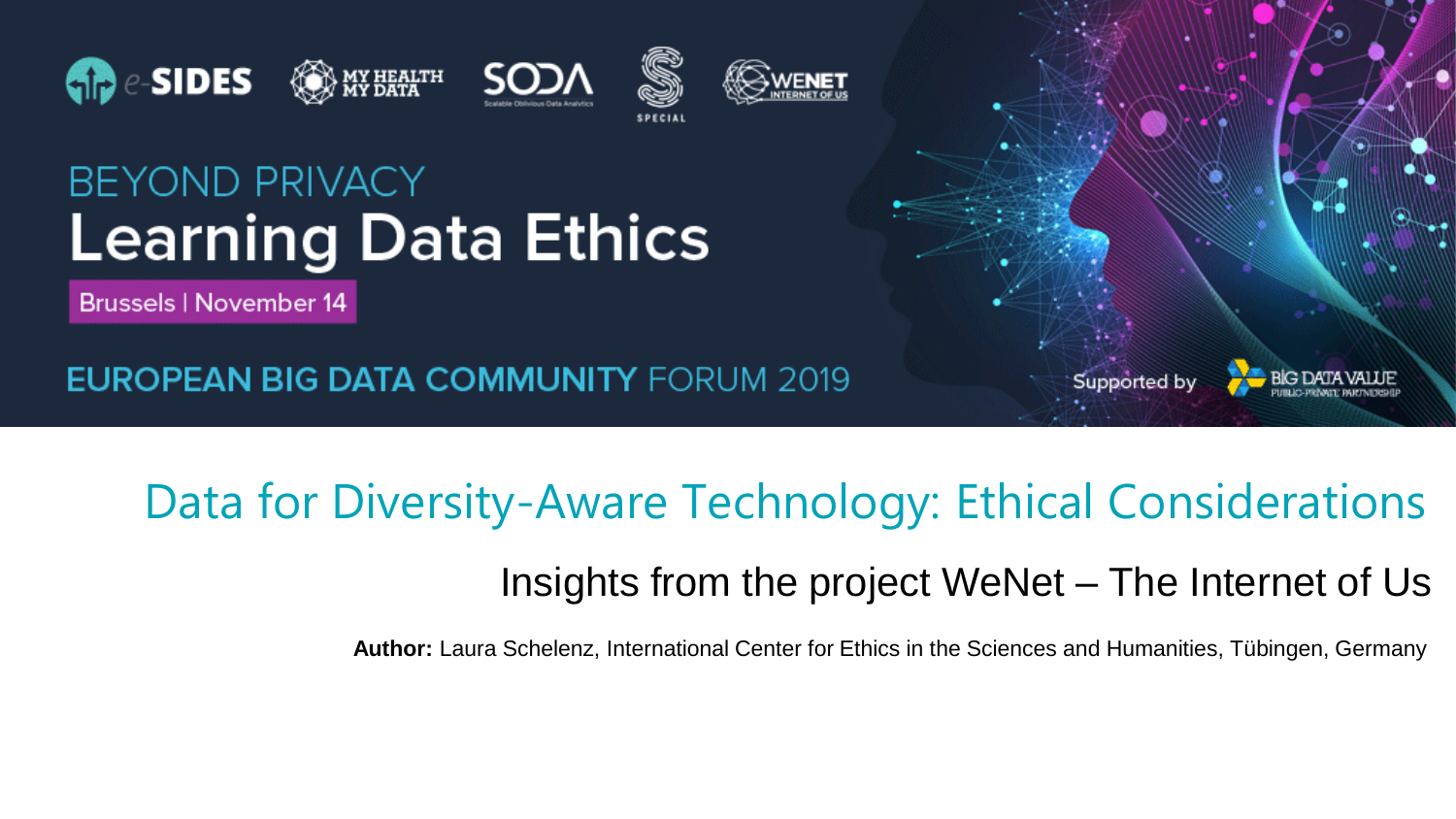# **Data for Diversity-Aware Technology**



### **Ethical Challenges**

**Operationalization** of diversity

Diversity*awareness* in tech development teams

Pattern inference through machine learning



Collection of large amounts of sensitive data

Protection of privacy of data subjects, data minimization

Representation of minorities in the dataset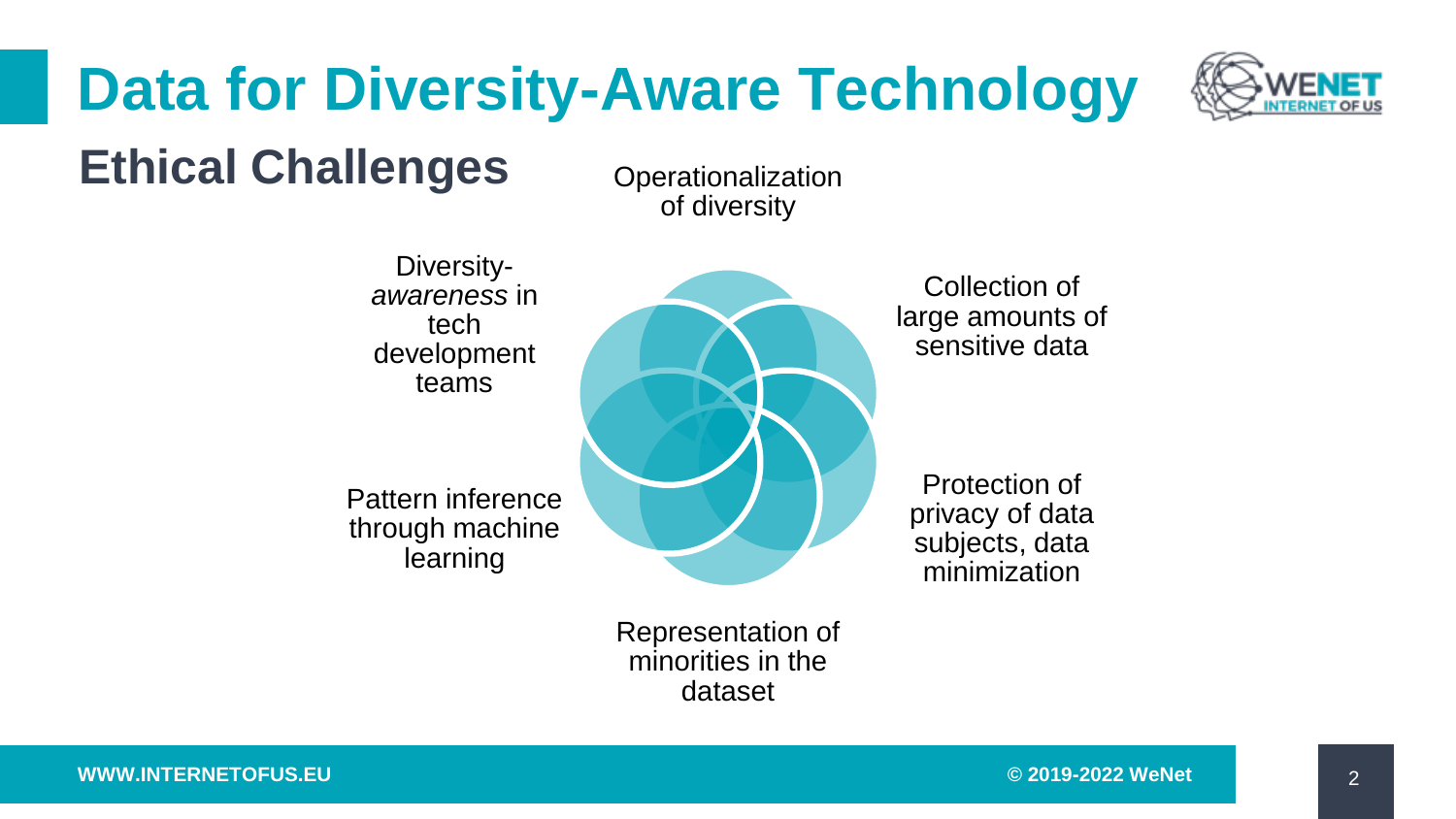



# **WHAT IS DIVERSITY-AWARE TECHNOLOGY?**

© Johannes Ortner via Flickr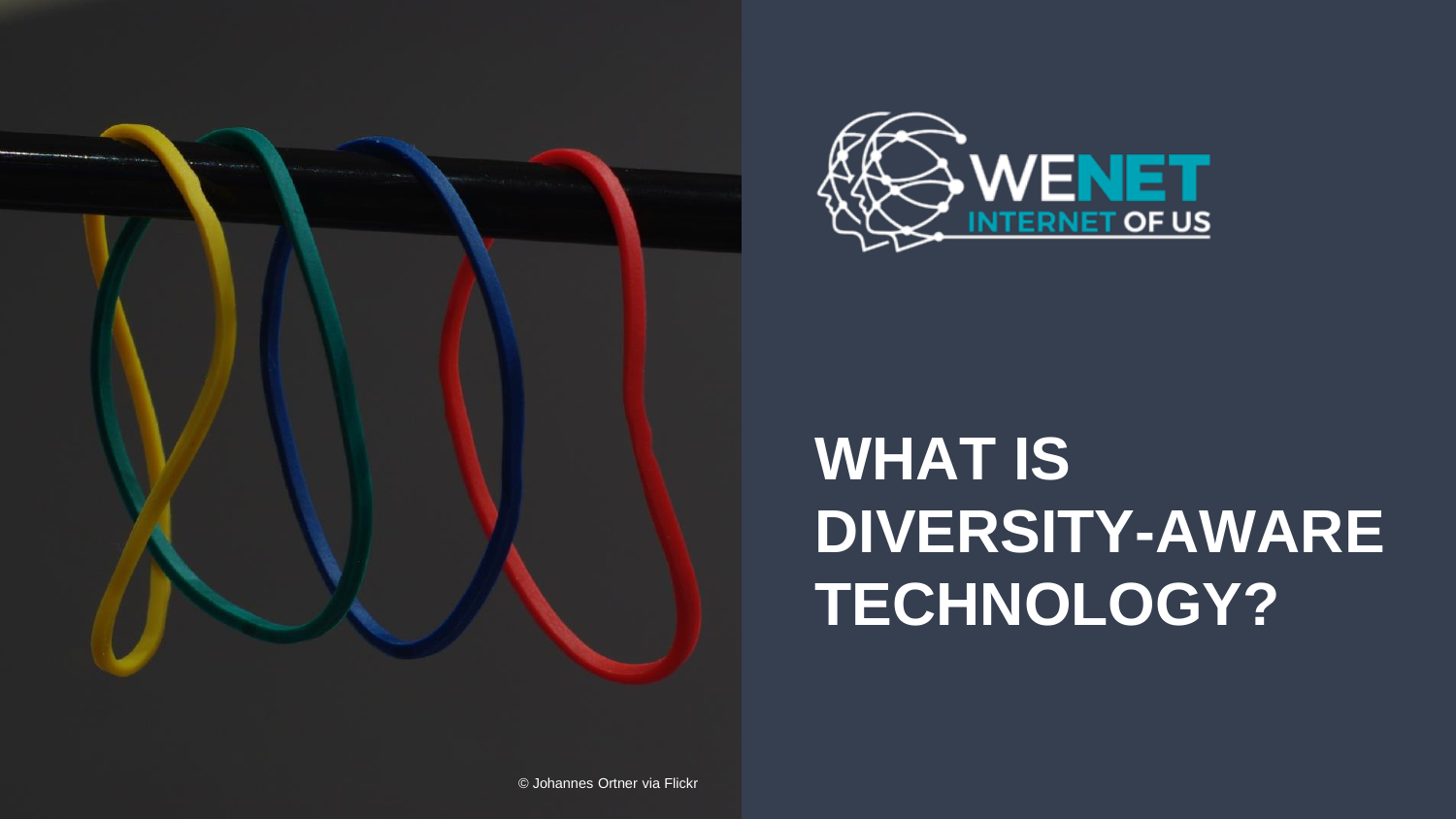## **Diversity-aware technology…**



- leverages the diversity of technology users to their advantage
	- Diversity helps achieve a «good» outcome = diversity as **instrumental** value
- can help reduce computer-mediated bias against certain social groups
	- Diversity realizes the goal of inclusion and representation of minorities = diversity as instrumental/**intrinsic** value
- mirrors the diversity of its users → how can we **operationalize** diversity?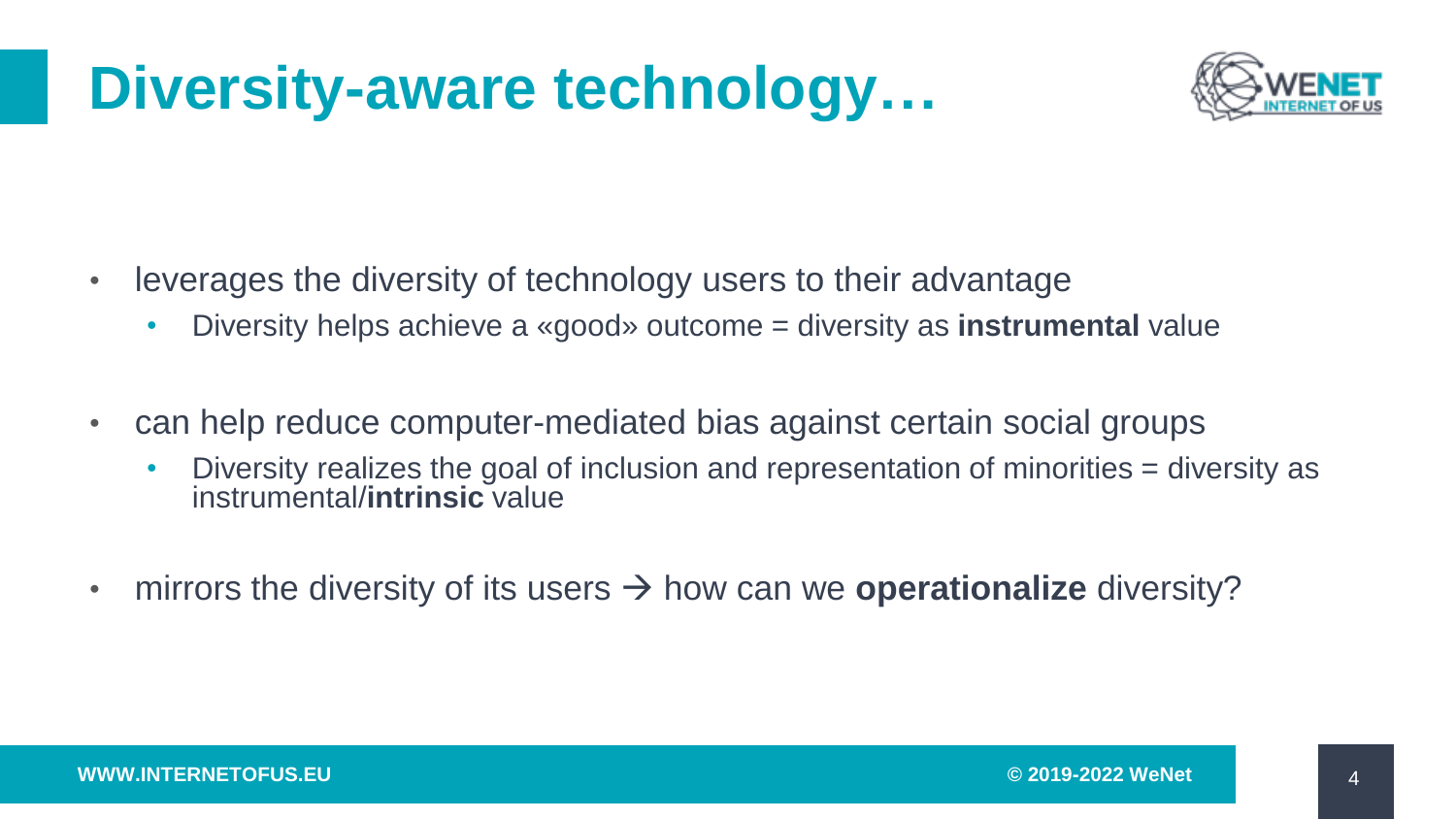#### **WWW.INTERNETOFUS.EU © 2019-2022 WeNet**

5

# **What kind of diversity?**

- WeNet understands diversity in terms of social practices
	- = routine behavior
	- e.g. cooking, riding a bike
- Large amounts of sensitive data: eating habits, transportation, shopping, use of university buildings, student performance



Figure 1: Operationalization of social practices in WeNet

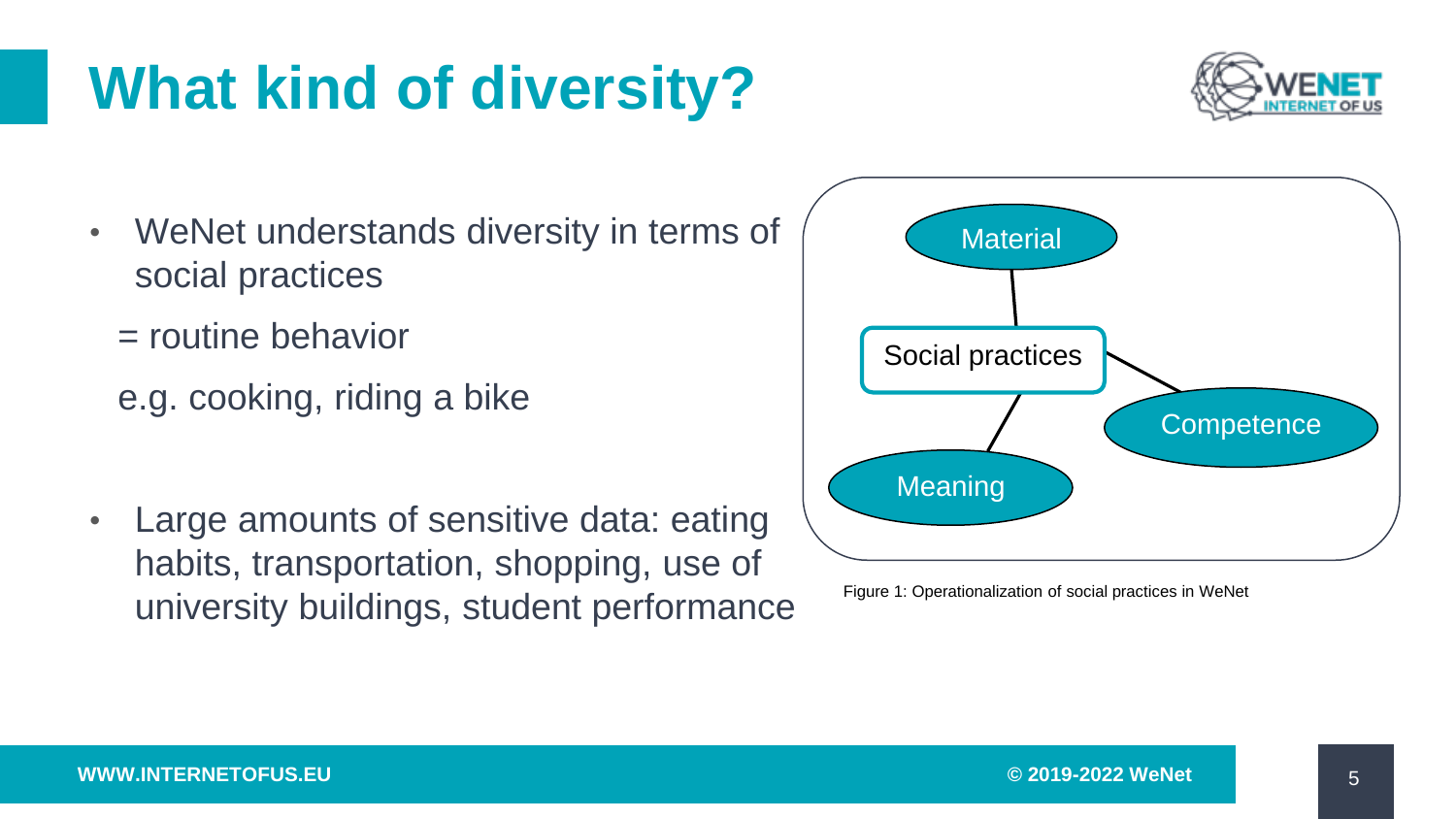



# **ETHICAL CHALLENGES**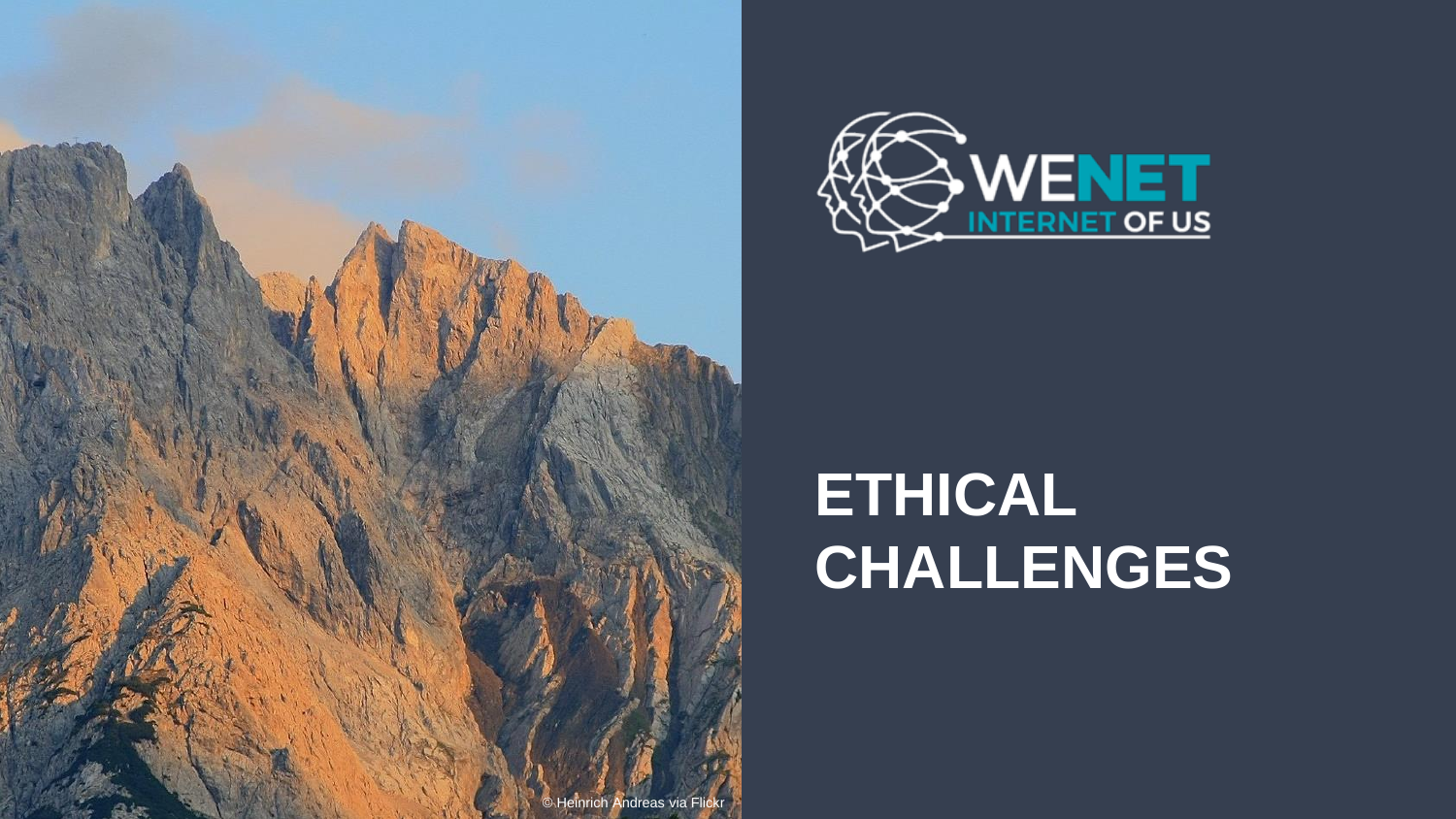# **Ethical challenges**



- the need to **collect massive amounts of sensitive data**
- $\rightarrow$ data minimization, data protection, and privacy rights

• how to **account for minorities in the dataset**  $\rightarrow$ implicit bias and constraints of category-building

- how to **account for minorities in computer models**
- $\rightarrow$ machine learning and statistics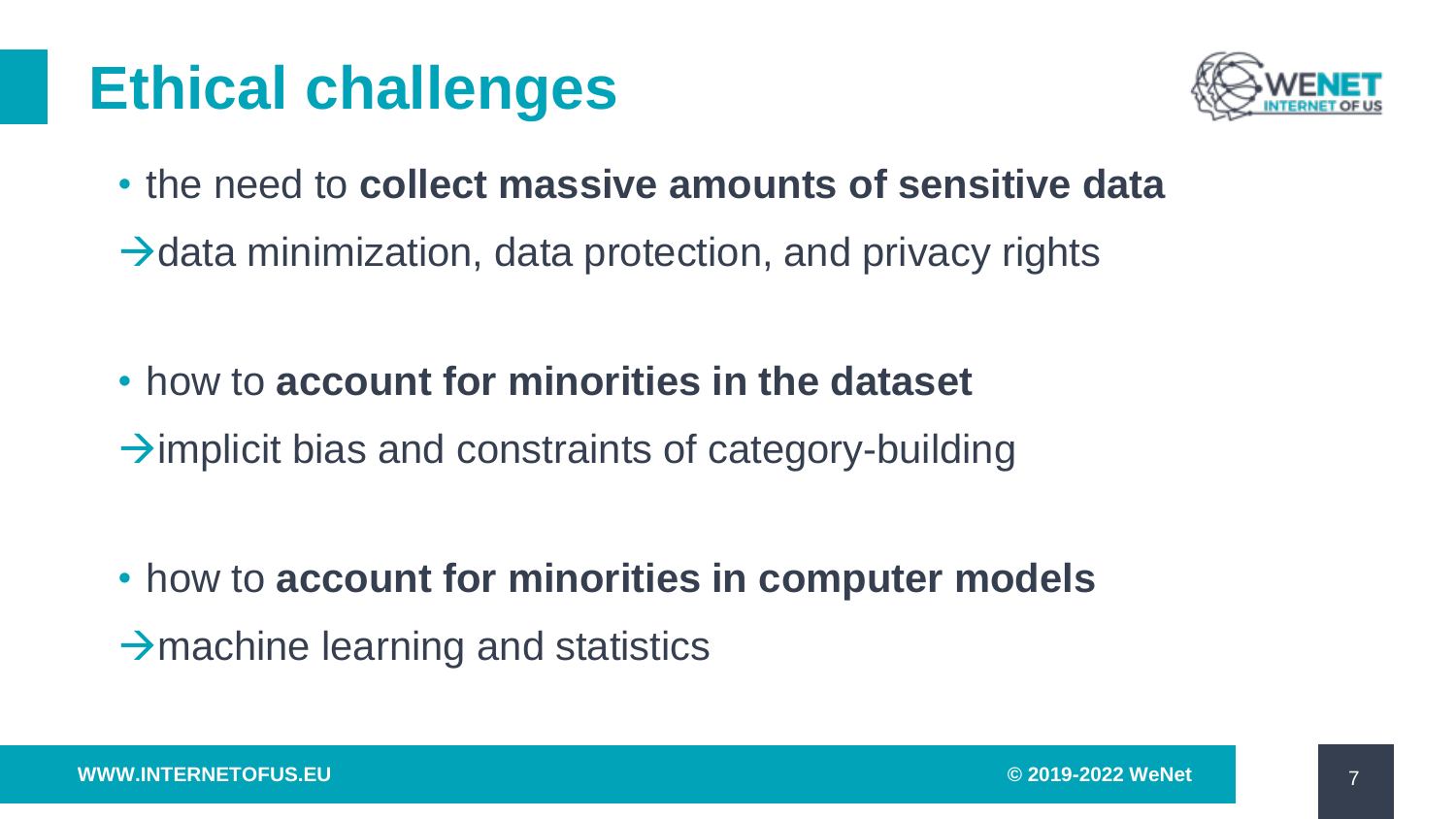### **Ethical challenge #dataprotection**



### **Diversity-aware technology poses risks to data subjects**

#### **Misuse, loss, hacking of information**

particularly risky if sensitive data is involved

#### **Easy identification of data subjects**

the rarer and more "dispersed" the data points, the easier it will be to trace the information back to the data subjects

#### **Discrimination of marginalized groups**

the more data that is "out in the open", the more data can be used against a person

#### **Easy to circumvent Article 5, data minimization**

risk in claiming the need to collect vast amounts of data for diversityaware technology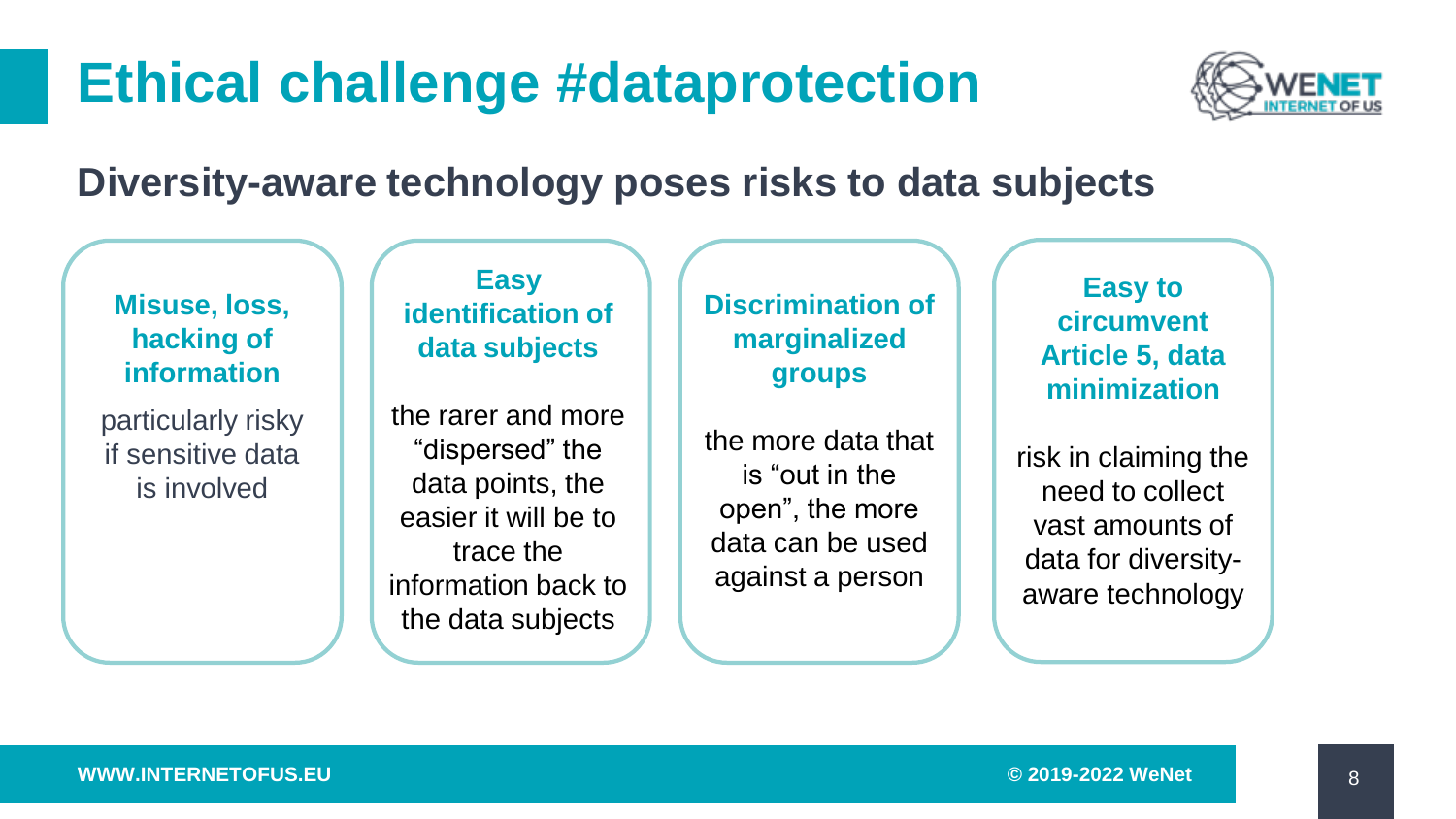## **Ethical challenge #equalrepresentation**



**Implicit bias = scripts that prevent us from recognizing "full" diversity**

#### **Implicit bias**

stems from "schemas" that we internalize at a young age and that are activated subconsciously; schemas help interpret a situation (cf. Sally Haslanger)

#### **Example from WeNet: social practice of "working"**

contract-based employment vs. reproductive labor

- $\triangleright$  social practices are coded to ideas of gender
- $\triangleright$  implicit bias in the operationalization of diversity may result in the marginalization of female users





#### **George (user)**

- student assistant (5hrs a week) at a local NGO
- has a one-vear contract
- wants to gain experience and extra money



#### **Aisha (user)**

- takes care of her grandma every weekday between 7 and 9 pm (when her mother has to leave for her night shift)
- annoved because cannot meet friends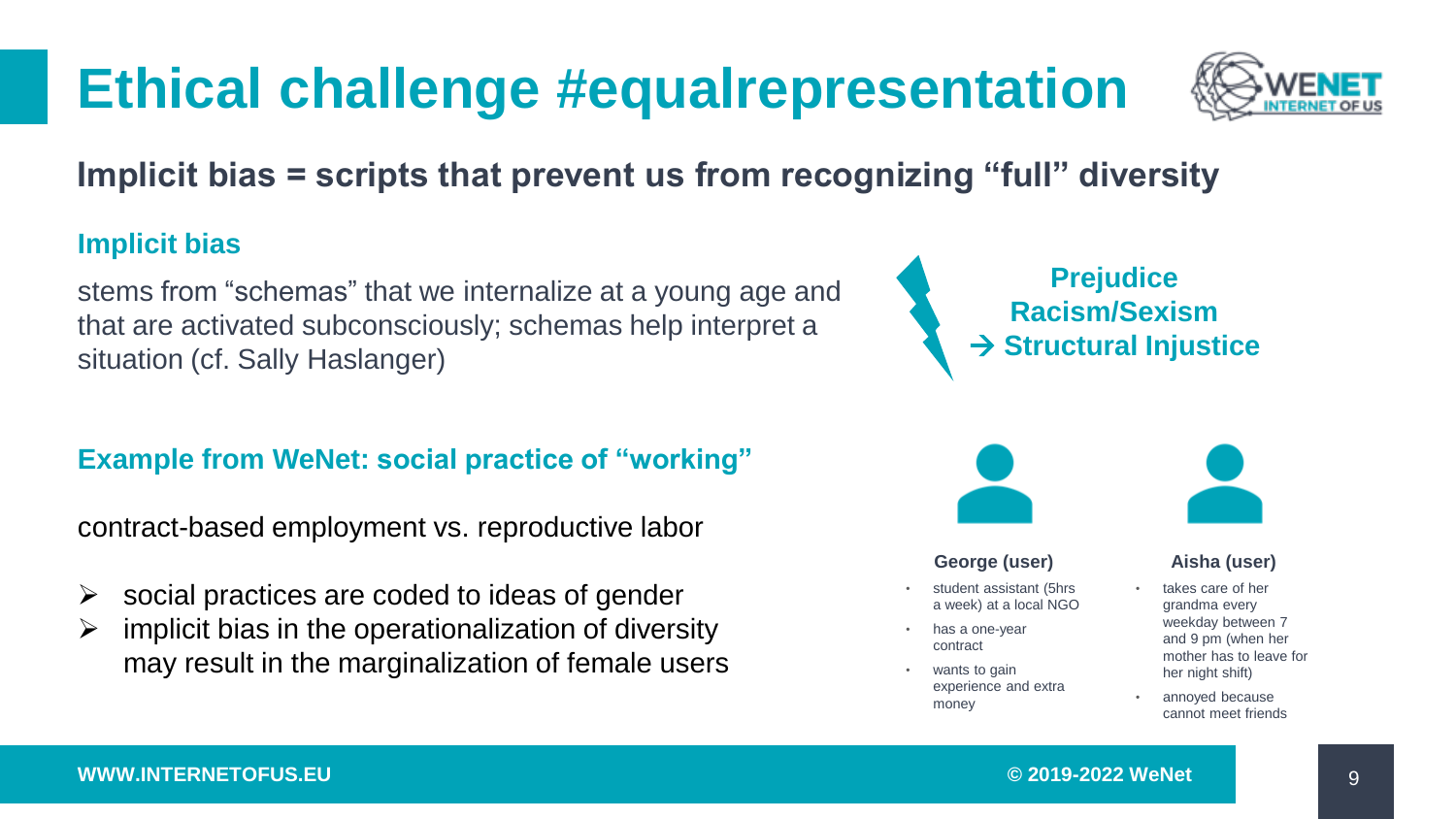### **Ethical challenge #algorithmicjustice**



#### **Computer models built from data sets must be diversity-aware**

#### **Machine learning and pattern recognition**

- Diversity represented in the dataset may be further reduced by machine learning methods
- Algorithms may be optimized for the majority of the population but not minorities

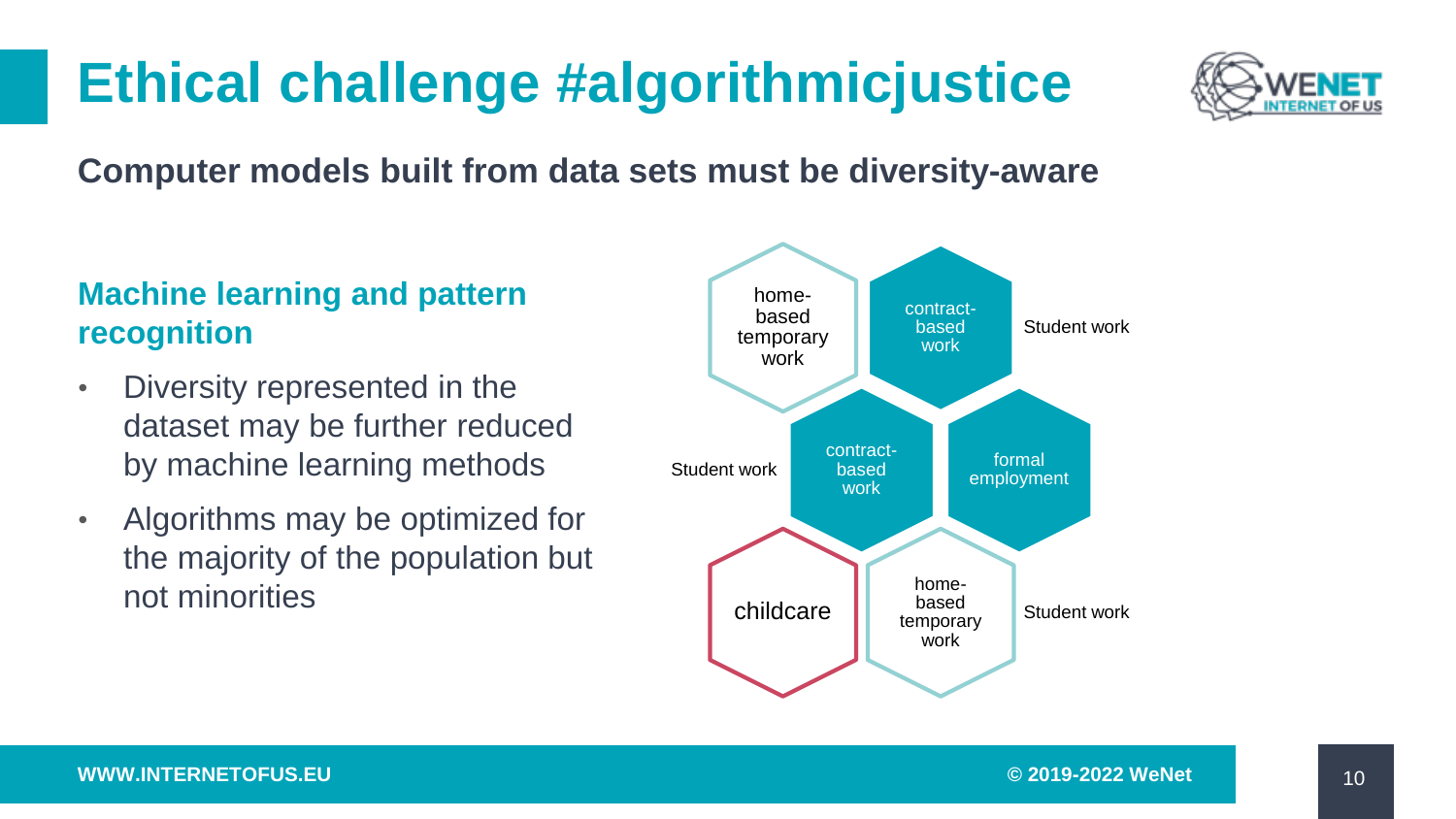



### **RECOMMENDATIONS**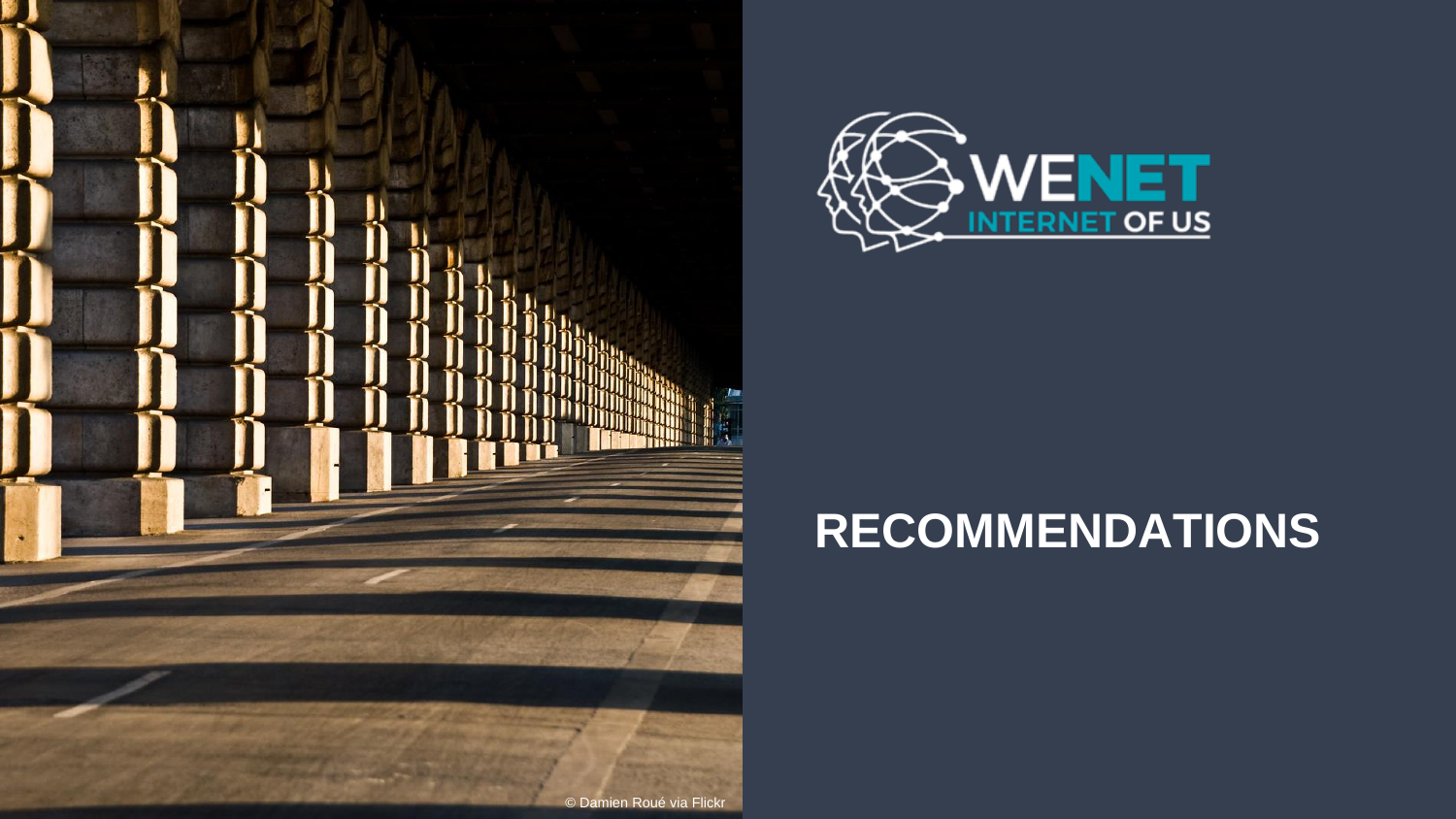## **Recommendations**



- Diversity-aware technology needs interdisciplinary cooperation
- $\checkmark$  Develop diversity-aware technology that leverages diversity for a "good" outcome *and* ensures non-discrimination
- $\checkmark$  Protect data subjects' privacy, explore innovative solutions that help represent diversity by collecting *less* data
- Develop a data collection plan that explicitly seeks to reduce bias in the dataset; answer the question "How do we account for minorities in the dataset in a way that properly represents them?"
- $\checkmark$  Test how the computer models fare with regard to fairness; answer the question "How do our models affect minorities and is there disparate treatment resulting from our technology?"
- ✓ Increase diversity-*awareness* in tech development teams: provide training to enhance sensitivity to questions of gender, race, and class discrimination